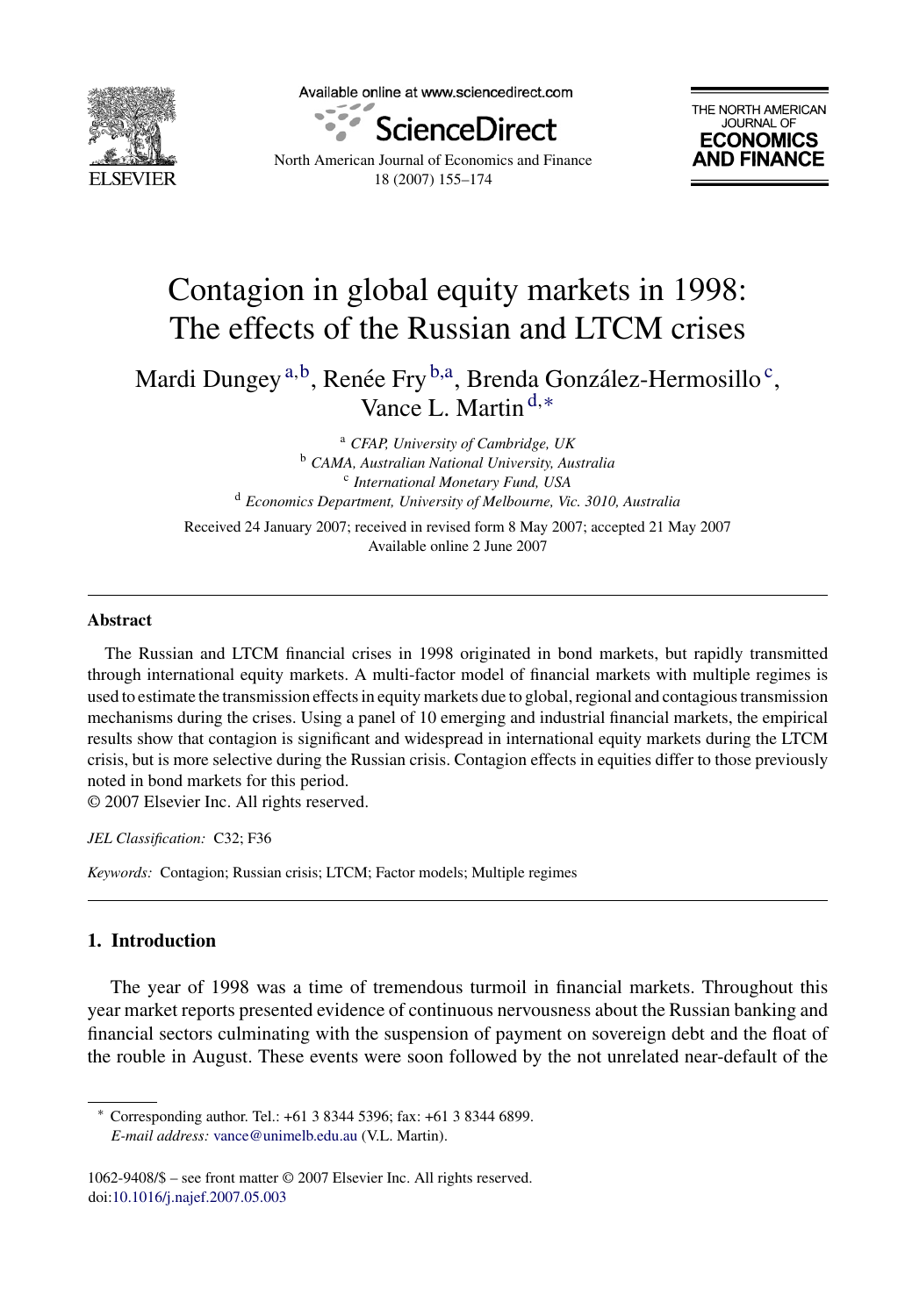US hedge fund Long Term Capital Management (LTCM). The shocks during this period had far reaching effects on global financial markets and to some observers the period represented the worst turbulence in international financial markets that had occurred in the past decades [\(Committee on](#page--1-0) [the Global Financial System, 1999; Upper, 2001\).](#page--1-0)

While the primary shocks in the Russian and LTCM crises began in bond markets, their repercussions were felt throughout the financial sector, and much volatility appeared in international equity markets. This paper looks at the transmission of crises during 1998 in international equity markets and finds results which differ substantially to those for international bond markets. In equity markets the majority of the transmission of the shocks across international borders is attributable to contagion effects whereas in bond markets contagion effects are relatively small, although in both cases contagion effects are significant.

The empirical results also show that the most influential source of contagion effects differs across the two asset types during this period: the majority of the contagion effects in equity markets are sourced through the US equity market, while in bond markets contagion is primarily associated with events in Russia (Dungey, Fry, González-Hermosillo, & Martin, 2006). The importance of the US market in distributing equity market shocks supports the hypothesis of [Kaminsky and](#page--1-0) [Reinhart \(2003\)](#page--1-0) that large markets act as centres in distributing shocks to the periphery markets.

The empirical results of this paper contribute to the existing literature that focusses on the role of equity markets in acting as a conduit during the Russian bond crisis and the LTCM near collapse, by adopting a more general model that looks at a range of factors linking both industrial and emerging equity markets during the financial crises of 1998. The earlier work of the [Committee](#page--1-0) [on the Global Financial System \(1999\)](#page--1-0) focusses on industrial countries, whereas, [Rigobon \(2003\)](#page--1-0) and Hernandéz and Valdés [\(2001\)](#page--1-0) concentrate on emerging markets. More recently, [Kaminsky](#page--1-0) [and Reinhart \(2003\)](#page--1-0) look at the interrelationships between industrial and emerging markets, while [Baig and Goldfajn \(2001\)](#page--1-0) specifically focus on the transmissions to Brazil. The effects of the Russian and LTCM shocks on international bond markets are studied by [Dungey et al. \(2006\),](#page--1-0) [Jorion \(2000\)](#page--1-0) and the [Committee on the Global Financial System \(1999\).](#page--1-0)

To identify the linkages across international equity markets during financial crises, a factor model is developed that extends the international capital asset pricing model of [Solnik \(1974\)](#page--1-0) and the multi-factor extensions proposed by [King, Sentana, and Wadhwani \(1994\).](#page--1-0) A feature of the model is that it allows for not only common and regional factors but also for contagion; see [Dornbusch, Park, and Claessens \(2000\)](#page--1-0) and [Pericoli and Sbracia \(2003\)](#page--1-0) for a review of definitions of contagion. An important theoretical extension over these earlier models is the identification of contagion through multiple regime shifts in the factor structures. The approach represents a multivariate extension of the correlation change test of [Forbes and Rigobon \(2002\), a](#page--1-0)nd is also related to the recent contagion tests proposed by [Favero and Giavazzi \(2002\)](#page--1-0) based on threshold models.

The remainder of this paper is organized as follows. A multi-regime factor model of financial crises is specified in Section 2. A number of preliminary empirical issues are discussed in Section [3, i](#page--1-0)ncluding data filtering, identification of equity market shocks, and estimation strategies. The main empirical results are presented in Section [4,](#page--1-0) while Section [5](#page--1-0) contains some concluding comments and suggestions for future research.

### **2. A model of financial turmoil in equity markets during 1998**

In this section, a multi-regime factor model of equity markets is specified to identify the transmission mechanisms of financial crises between international equity markets. The model builds on the earlier work of [Solnik \(1974\)](#page--1-0) and in particular, the factor model of [King et al.](#page--1-0)